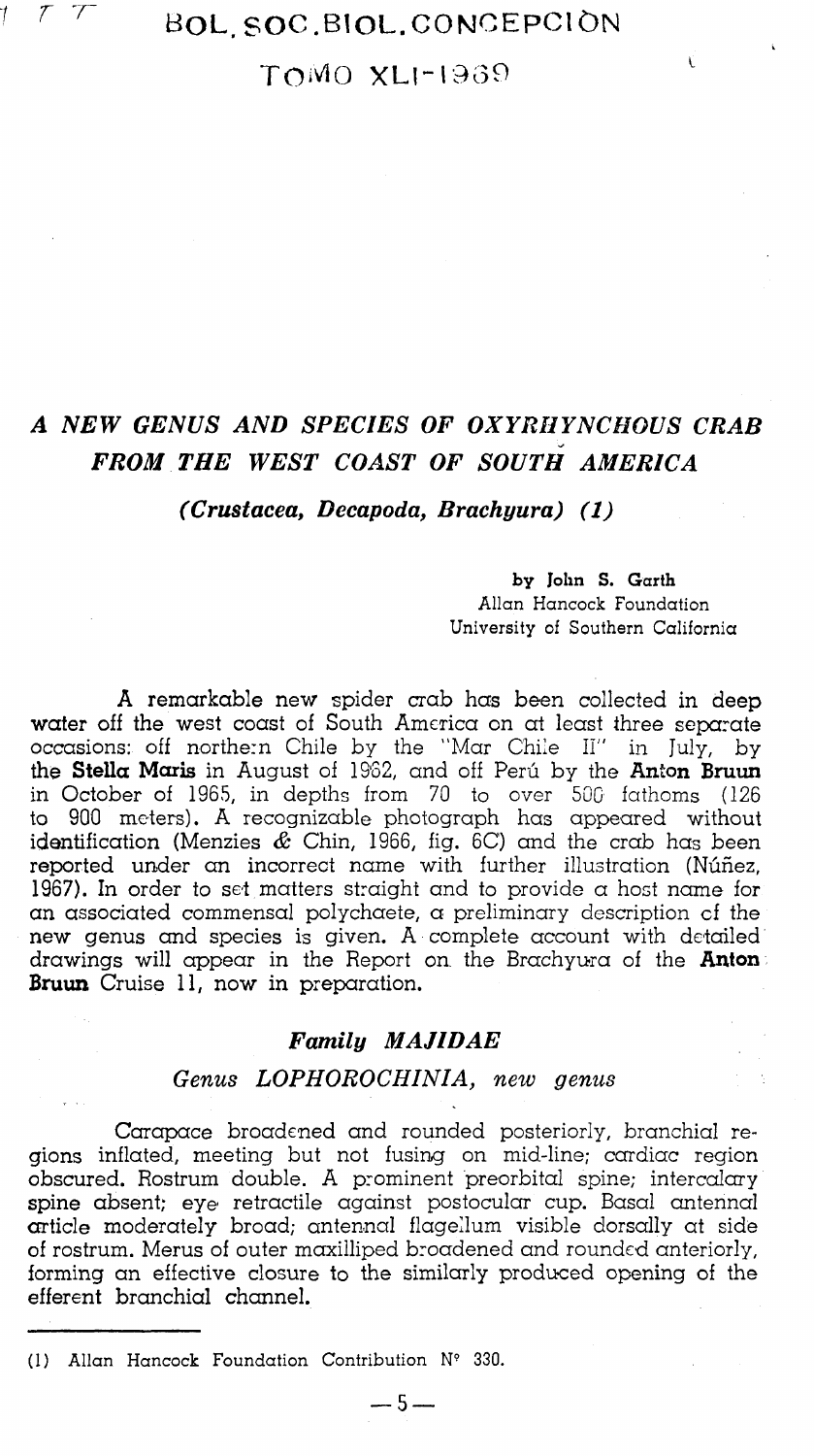Legs slender and cylindrical; cheliped of adult male elongated and robust. Abdomen seven-segmented. Male first pleopod pisiform (see Garth, 1958, p. 249). Type species; **Lophorochinia parabranchia,**  herein described.

Allied to **Rochinia** A. Milne Edwards, from which it differs in the swollen branchial regions, which meet along the mid-line but do not fuse, and in the expanded merus of the external maxilliped, which serves as an operculum for the greatly enlarged excurrent opening.

## *Lophorochinia parabranchia, neiv species*

Fig. 1.

Leucippa pontagona Núñez, 1967, p. 39, pl. 1, fig. 1; pls. 2 and 3. Not **Leucippa pentagona Milne Edwards, 1833.** 

Type. Female holotype, AHF Nº 658, and 5 males and 14 females, paratypes, from off Callao (Perú) Lat. 10°52'S, Long. 77°53,'2W, 459-509 meters; 25 October, 19'o5; **Anton Bruun** Station 140. Seven males and 10 females paratypes, from off Pta. Patache (Chi^e) Lat.  $20^{\circ}48'$  S, Long.  $70^{\circ}21'W$ ,  $282$  meters; 25 July, 1962; "Mar Chile II" Station 45.

Measurements. Female holotype: length\* 52,7 mm, width 49,0 mm. Male paratype: length\* 65,5 mm, width 62,0 mm.

**Description.** Carapace smooth and glistening, sparsely clothed with fine setae, pitted anteriorly, greatly swollen posteriorly, and provided with spines or spinose tubercles as follows: four on the gastric  $\mathsf{region},$  (two in the mid-line and two lateral) one intentinal, one on each hepatic region, and five on each branchial region. Spine, at widest part of carapace, projecting outward and upward, connected with anterior branchial spine by  $\alpha$  blunt ridge;  $\alpha$  similar but sharper ridge connecting hepatic spine with postorbital. Rostrum one seventh length of carapace, bosally broader than long, consisting of two slightly divergent horns deeply cleft by  $\alpha$  V-shaped sinus. Preocular spine well developed; postorbital process a shallow cup. Branchial regions inflated medially, meeting but not fusing along mid-line, bringing epibranchial pair of spines into close approximation and  $\text{obliterating cardiac region.}$  Basal antennal article with a blunt spine **at** onteroexternal angle, antennal flagellum visible at sides of rostrum in dorsal viev/. Buccal area expanded anteriorly into two vaulted arches; merus of maxilliped broadened and rounded anterolaterally, serving with the similarly flattened carpus as an operculum to the excurrent opening.

Chelipeds of adult male robust, merus trigonal, carpus rounded with an internal crest, manus crisply carinate above and below, dactyls gaping for basal two-fifths,  $\alpha$  tooth in gape, meeting for distal three-fifths, edges denticulate. Cheliped of female no more robust than other legs and shorter than any of them; fingers considerably shorter than palm. Walking legs cylindrical, slender, hairy, those of first pair longest, others diminishing regularly in length.

Abdomen of both sexes with seven segments.

**Remarks:** The writer is indebted to Dr. Victor A. Gallardo, Instituto Central de Biologia, Universidad de Concepcion, for the

<sup>\*</sup> Including rostrum,